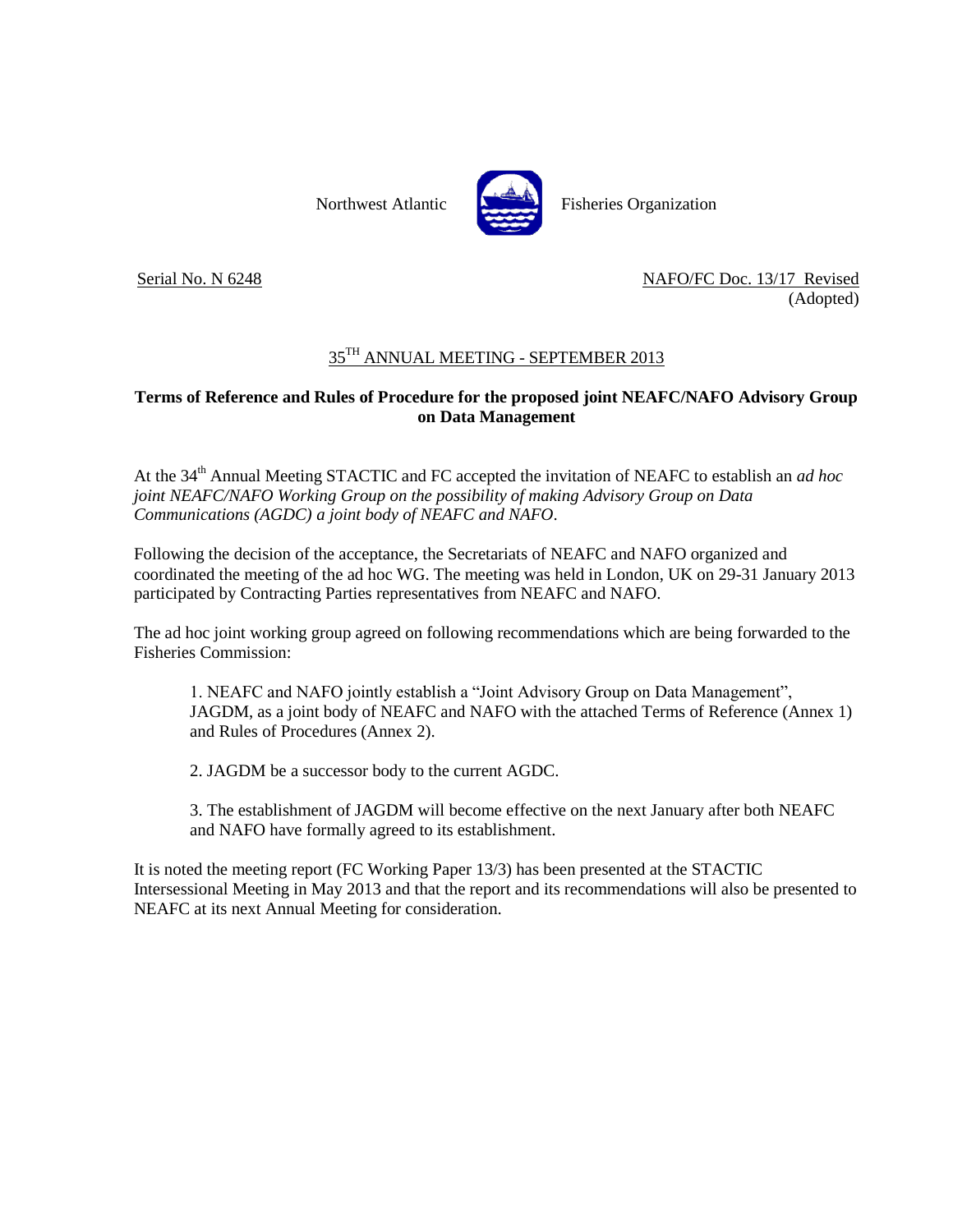## **Annex 1. Terms of Reference for the Joint Advisory Group on Data Management**

- 1) For the purposes of this Advisory Group, "data management" refers to the design of relevant frameworks and any technical issue related to the generating, storing, transmitting and use of fisheries related data, including data processing, protocols, standards and data security and confidentiality.
- 2) The functions of the Advisory Group shall be to:
	- a) Consider and evaluate developments in, and issues related to, data management in relation to NEAFC, NAFO and to the extent practical other Regional Fisheries Management Organisations (RFMOs);
	- b) Engage in the development of data management;
	- c) Contribute to the harmonization and standardization of protocols, formats and standards used in NEAFC, NAFO and to the extent practical other RFMOs;
	- d) Ensure the standardization of the electronic reporting formats used by NEAFC and NAFO and act as their repository;
	- e) Contribute to harmonization and standardization in the development of fisheries related electronic recording and reporting systems (ERS);
	- f) Work towards globally harmonized and compatible data management for monitoring, control and surveillance and scientific research relevant to fisheries;
	- g) Respond to requests from NEAFC, NAFO, their Contracting Parties and to the extent practical other RFMOs, seeking advice on data management;
	- h) Present advice in the field of data management to NEAFC, NAFO, their Contracting Parties and, as applicable, other RFMOs.
- 3) The Advisory Group shall invite NEAFC and NAFO Contracting Parties to nominate persons with relevant expertise to be participants in the Advisory Group.
- 4) The Advisory Group may, as appropriate, invite other RFMOs, and/or other relevant intergovernmental organizations to nominate persons with relevant expertise to be participants in the Advisory Group
- 5) The Advisory Group shall contribute to a close cooperation regarding data management among the Secretariats of NEAFC and NAFO, and, as appropriate, their cooperation with the Secretariats of other RFMOs.
- 6) The Advisory Group shall elect a Chair and a Vice-Chair from among its participants.
- 7) The NEAFC and NAFO Secretariats shall jointly provide services to the Advisory Group to facilitate the exercise of its functions. The resources needed to provide these services shall be included in the regular respective budgets of NEAFC and NAFO.
- 8) The Advisory Group may amend its Rules of Procedure.

.